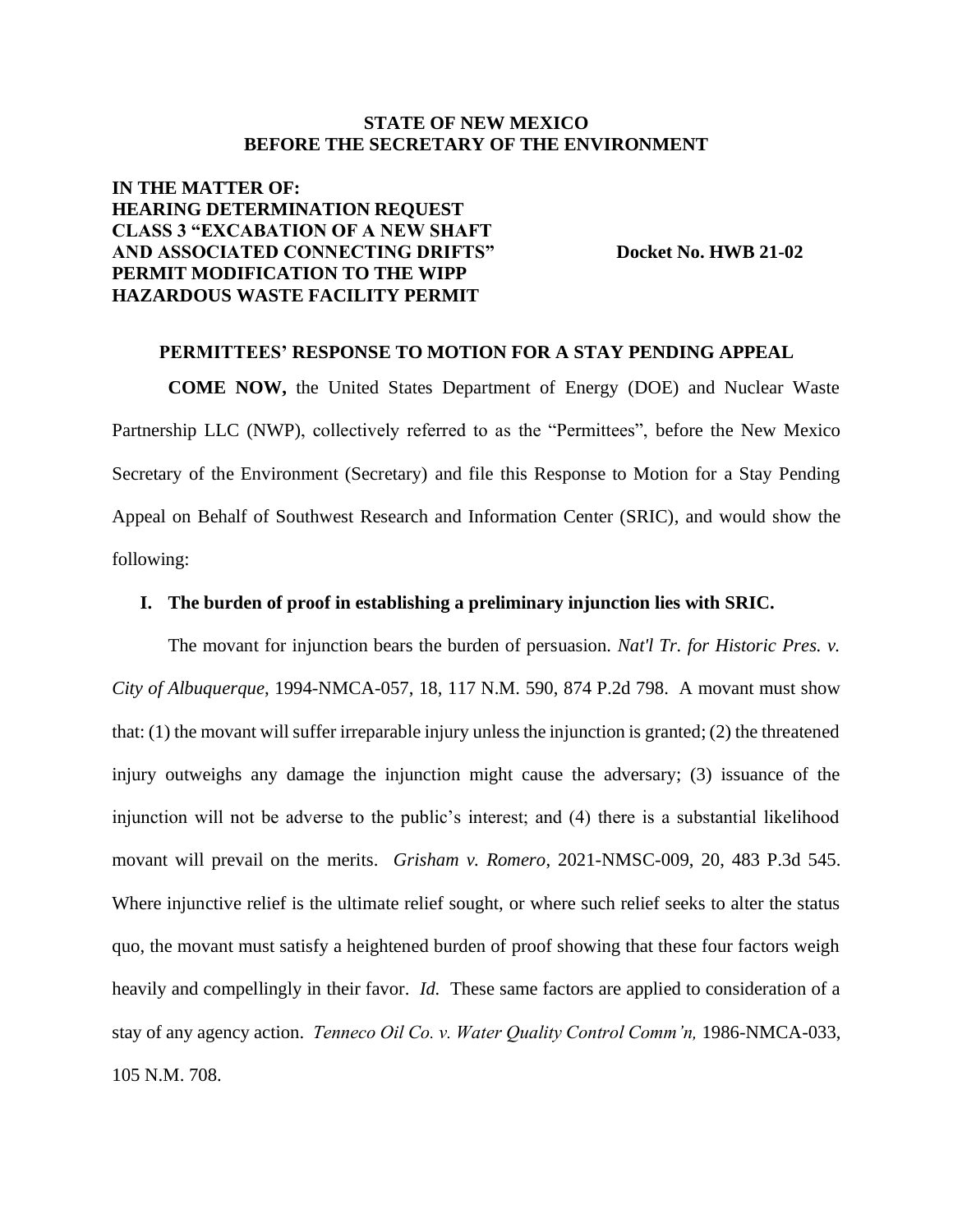Here, SRIC is the movant because they are seeking an injunction preventing Permittees from constructing the shaft and drifts permitted by NMED's final order. This request places the burden of proving the four factors mentioned above solely on SRIC. Further, the relief sought seeks to disrupt the status quo, so it is of a type historically disfavored by the Courts. See *O Centro Espirita Beneficente Uniao do Vegetal v. Ashcroft*, 389 F.3d 973. Contrary to SRIC's suggestion, the status quo here was created by the Secretary's granting of the PMR. First, 20.4.1.901(a)(10) NMAC establishes that "[a] final permit decision shall become effective 30 days after notice of the decision has been served on the applicant . . . . These provisions shall not be construed to extend the time for appeal of a permit decision as provided by the Hazardous Waste Act." Next, 20.1.4.500.E NMAC provides that "[t]he filing of an appeal does not act as a stay of the final order, the permit, license, or variance, or any provision of the Act or the Regulations." And finally, "the filing of an appeal does not act as a stay of an action required by the secretary's decision." 20.4.1.901.H.(1) NMAC. Taken together, these provisions establish the status quo in relation to the injunction sought here: the approved PMR and permit conditions as modified by the Secretary's Final Decision issued on October 27, 2021.<sup>1</sup> Because the ultimate relief sought is a reversal of the Secretary's decision, SRIC is seeking to change the status quo and they bear the burden of showing that the four factors weigh heavily in their favor.

Without support, SRIC seeks to move the status quo back to before the PMR was ever filed. In *Grisham*, the New Mexico Supreme Court ruled on a TRO sought by restaurant owners that would prevent the implementation of an emergency public health order restricting indoor dining. *Grisham,* 2021-NMSC-009, 483 P.3d 545. The court identified the four factors, and

<sup>1</sup> Secretary's Final Order is based upon a Hearing Officer's Report that was prepared after a contested evidentiary hearing in which SRIC participated. The hearing process afforded to the parties delayed the final decision on the PMR by at least a year which further delayed construction of the much needed ventilation shaft at the WIPP facility.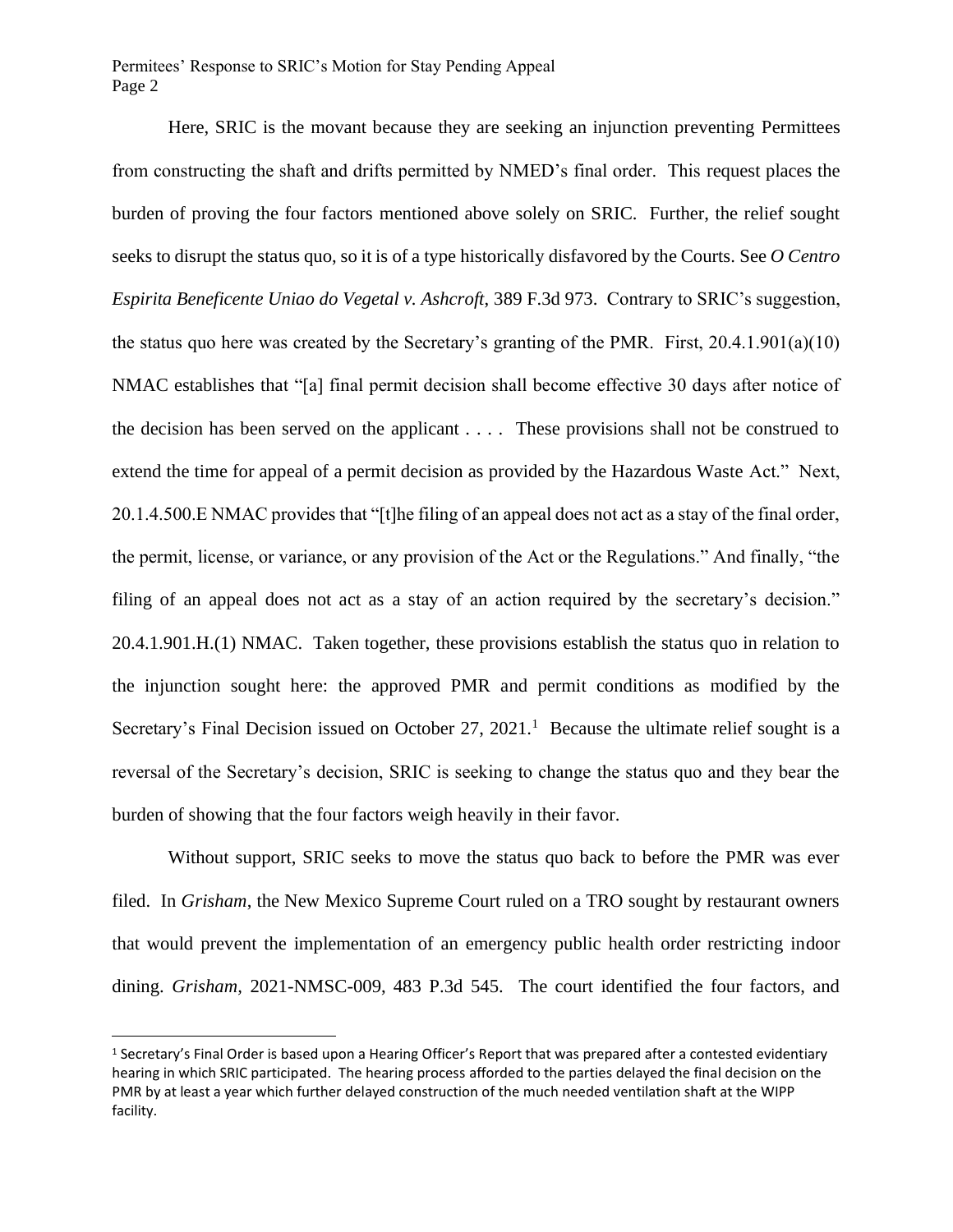acknowledged that an injunction seeking to alter the status quo is to be heavily scrutinized. *Id* at 20. In dicta, the Court noted that some courts have held that the status quo was not to be altered by defining the status quo as the "last peaceable uncontested status" between the parties. *Id* at 21. However, this is reserved for situations where it is necessary to compel a defendant to correct injury already inflicted. *Id*. Subsequently, the court did not cite a case that followed the "last peaceable uncontested status" holding, and neither does SRIC. Rather, the Court in *Grisham*  likened the TRO at issue to one that was before the United States Supreme Court, holding that a TRO preventing the implementation of new regulations would alter the status quo. *Id*; See *Officer of Personal Management v. American Federation of Government Employees*, 473 U.S. 1301. By that logic, the *Grisham* court determined that the TRO *did* seek to alter the status quo and must be subject to heightened scrutiny. *Grisham* at 21.

SRIC's loose reference to the temporary authorization (TA) denial provides no credible basis for following the "last peaceable uncontested status" approach. This does not establish what injury Permittees have inflicted, or how the approval of the PMR creates the necessity to compel Permittees to correct said injury. Rather than justifying the reason for taking this approach, SRIC assumes it is proper and makes the naked assertion that the last peaceable status was before the PMR was filed. Remarkably, SRIC then posits that Permittees bear the burden of proof for SRIC's injunction because the PMR application seeks to alter the status quo that SRIC prefers. By SRIC's logic, every PMR that is approved can subsequently be blocked by an injunction if a motion for stay is filed and the PMR applicant is unable to establish why an injunction on their own PMR approval is (not) needed. In this light, the absurdity of SRIC's mental gymnastics that shift the burden to DOE is apparent.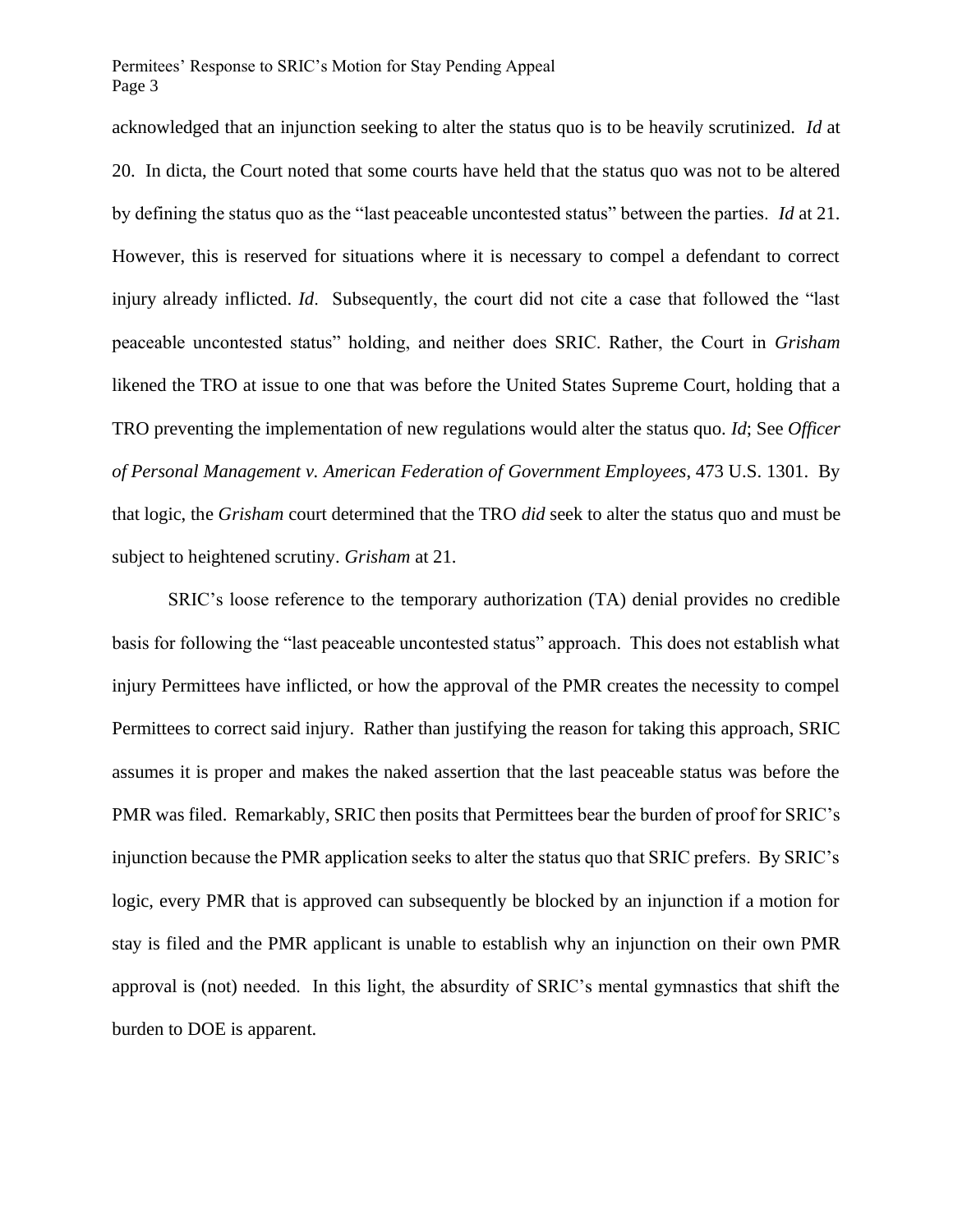In failing to recognize that the heightened burden of persuasion lies solely on it, SRIC's argument is void of facts to meet it. As the movant seeking to alter the status quo of an approved PMR though an injunction, SRIC's motion must be closely scrutinized to determine if it supports "the granting of a remedy that is extraordinary even in the normal course." *Grisham* at 21. Because SRIC chose to focus solely on DOE's irrelevant ability to meet the four factors for injunction, its argument is bereft of support and fails to meet its burden at first glance, let alone when closely scrutinized. For these reasons, an injunction and/or stay should not issue.

#### **II. SRIC Has Failed to Demonstrate a Likelihood of Success on Appeal.**

# **a. The Hearing Officer properly excluded evidence regarding speculative future expansion of the WIPP.**

SRIC centers much of its argument around the contention that the Hearing Officer erroneously excluded all evidence of plans to expand WIPP during the Permit Modification Request ("PMR") hearing. It asserts that the exclusion of evidence of future expansion of WIPP was "a basic error" by the Hearing Officer, citing  $20.4.1.901 \text{A}(1)(a)$  NMAC, which provides that a draft permit shall contain all permit terms in conditions upon *permit issuance*. This reliance is misguided, as SRIC has confused permit issuance with permit modification.

In a Class 3 PMR such as this, the permit has already been issued and only those conditions sought to be modified shall be reopened. 20.4.1.901(B)(7) NMAC. If the Secretary does approve a Class 3 PMR, a draft permit is prepared *incorporating the proposed changes.* 20.4.1.901(B)(5) NMAC. However, if a permit is revoked and reissued under the permit modification section, then the entire permit is reopened. *Id.* Here, the Secretary did not revoke the original permit, so it is not subject to 20.4.1.901.A(1)(a) as SRIC suggests. Further, throughout this entire process, at no point in the PMR application or during the contested case hearing have Permittees indicated a desire to change permit conditions as they pertain to future expansion or increased capacity. Any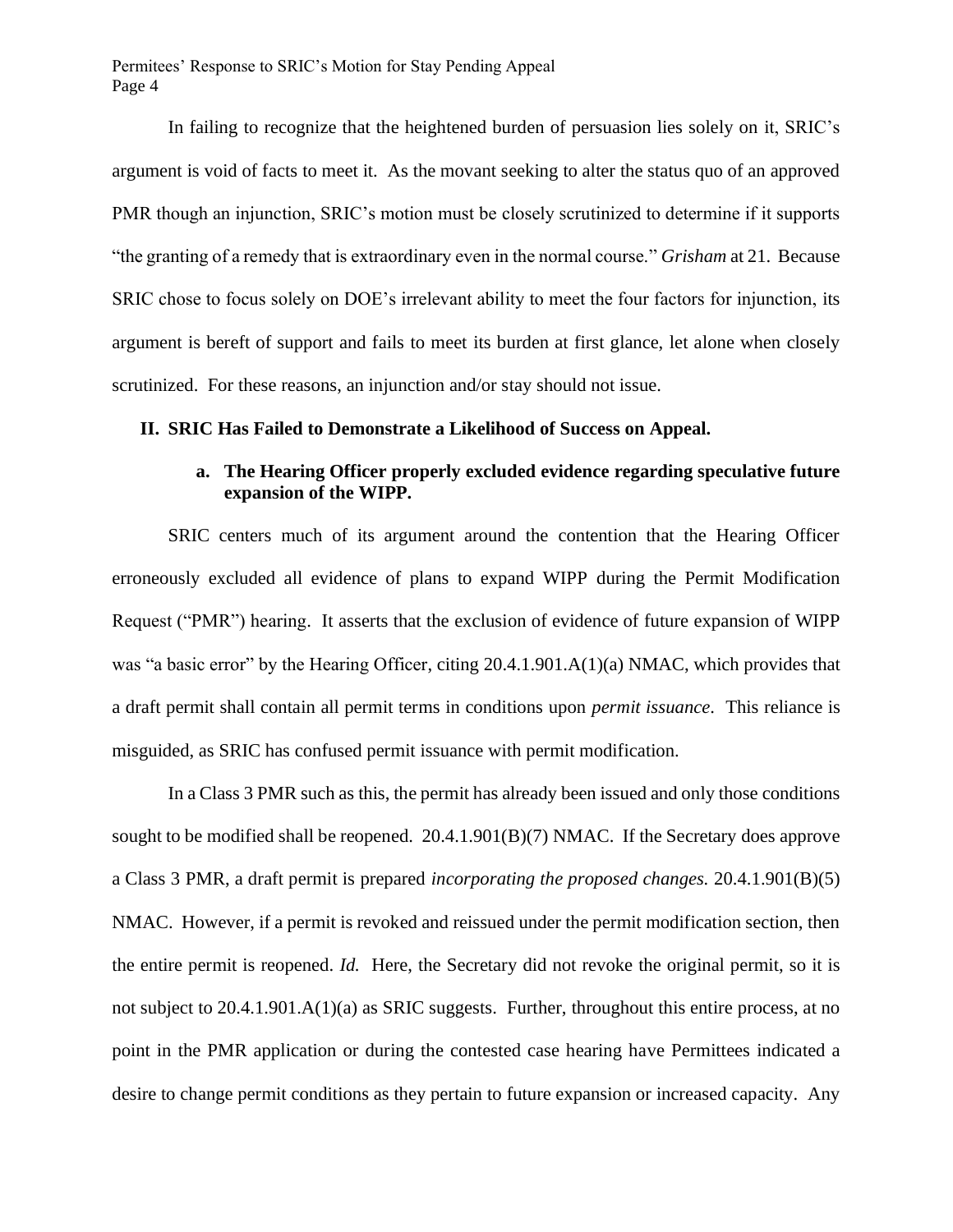Permitees' Response to SRIC's Motion for Stay Pending Appeal Page 5

suggestion otherwise by SRIC is wholly irrelevant and was properly excluded by the Hearing

Officer under 20.4.1.901(B)(7) NMAC.

# **b. The PMR sufficiently discloses why the modification is needed in accordance with 20.4.1.900 NMAC.**

DOE provided a "need" statement in the PMR to establish why the permit modification is

needed as follows:

"This modification is needed to add descriptive information regarding Shaft #5 and connecting drifts into the Permit. As a result of the 2014 radiological event, portions of the WIPP underground facility and the existing surface mounted ventilation and exhaust systems became radiologically contaminated. Since the 2014 event the Permittees have operated the facility using continuous filtration of the underground Disposal and Waste Shaft Station Circuits exhaust air (filtration mode). Continuous filtration is used to mitigate any radioactive releases. The filtration system, as originally designed, can accommodate only a small percentage of the original design flow needed to support the normal operations of construction, maintenance, and waste emplacement. The addition of Shaft #5 and associated connecting drifts represents an upgrade to the [Underground Ventilation System] and will provide a new intake and exhaust system capable of restoring full-scale, concurrent, mining, maintenance, and waste emplacement operations". [Applicants' Exhibit 1, pg. 41: 22 - 42: 16]

This statement was accepted by the Hearing Officer as satisfying the requirement under

20.4.1.900 NMAC notwithstanding SRIC's allegations of unstated actual needs for modification. SRIC is no stranger to this requirement. In a previous attempt by SRIC to allege a deficient need statement, the Permittees identified needs relating to the efficiency of the facility, not unlike the need statement above, and NMED granted the PMR despite SRIC's claims of an "unstated actual need that the modification serves." *Southwest Research & Information Center v. Environment Department*, 2014-NMCA-098, 24, 336 P.3d 404. On appeal, the Court held that SRICs arguments about an ulterior motive behind the need statement were speculative and lacked support in the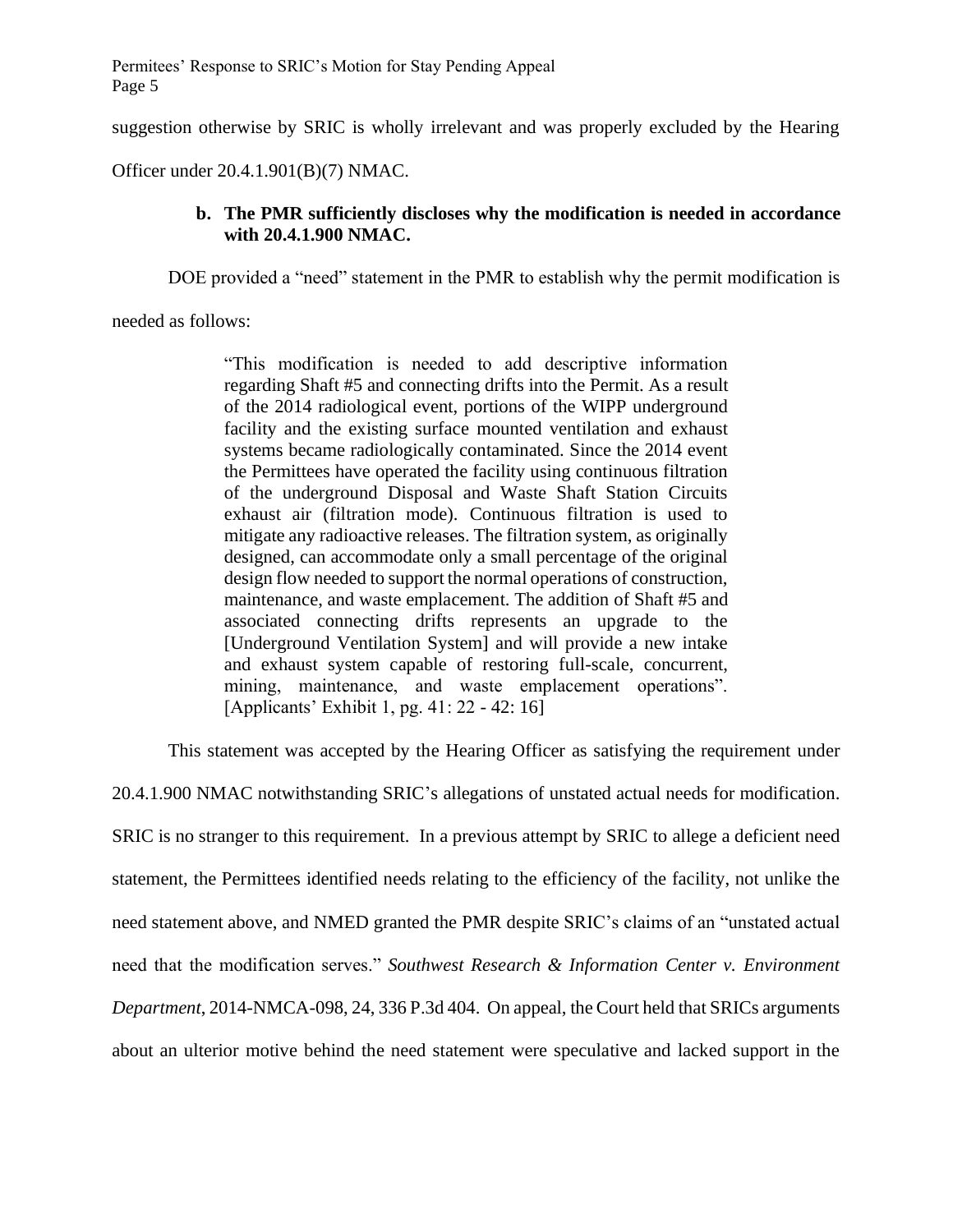record, and this failed to demonstrate that the need statement was not justified and substantiated by data. *Id* at 26.

Here, Permittees' need statement is substantiated by expert testimony and a collection of carefully crafted exhibits. SRIC cannot be permitted to undermine the Hearing Officer's findings by offering its own interpretation of 20.4.1.900 NMAC that allows it to hypothesize as to the internal operations at WIPP. According to the Hearing Officer's report, an adequate need statement was included in the PMR, and it was justified by data during the hearing process. SRIC's continued speculation about the future, allegedly ulterior, plans at WIPP fail to demonstrate otherwise.

#### **c. The Consultation and Cooperation Agreement**

The Consultation and Cooperation Agreement (C&C) was entered into by the State of New Mexico and the United States Department of Energy pursuant to Pub. L. No. 96-164, § 213(b)(2) to set forth the procedures by which the Secretary of Energy shall consult and cooperate with the appropriate officials of New Mexico. This PMR process was in accordance with the C&C and afforded the State the opportunity to consult and cooperate with the Secretary through NMED's involvement. Article II, Section F of the C&C working agreement provides that "Where a State or Federal permit is a prerequisite to any action by DOE . . . that action shall not be carried out until the appropriate permit has been obtained." Permittees have clearly fulfilled this provision by seeking the PMR.

Regardless, SRIC is not a party to the C&C agreement, and it is not empowered by the agreement to define the standards by which the PMR process can proceed. The C&C agreement provides its own detailed process for conflict resolution. In the event that the State's concerns as to public health and safety are not satisfied, the principal representative of the State and the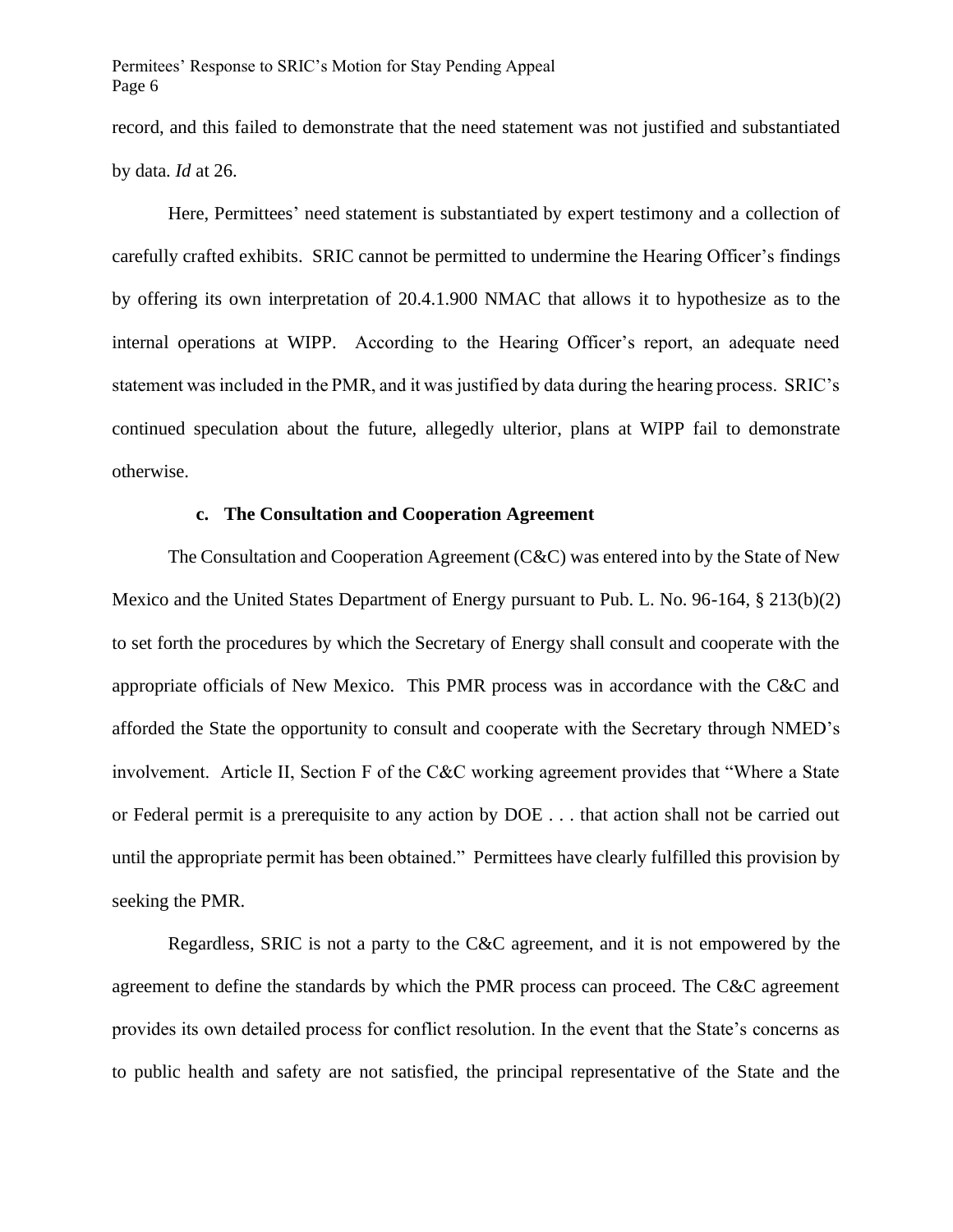Manager of the DOE Albuquerque Operations Office (Manager, ALO) shall meet and may ultimately appoint a conflict resolution hearing officer.

SRIC has previously acknowledged that the C&C agreement is independent of the WIPP permit, and it has not been shown here how the C&C agreement has any relevancy to the WIPP permitting issues being alleged. *Nuclear Waste Partnership, LLC v. Nuclear Watch New Mexico and Southwest Research and Information Center*, A-1-CA-37894.

### **III. SRIC has failed to prove that irreparable injury will result should a stay not issue.**

SRIC further claims that it will face irreparable injury in the absence of a stay, alleging that there can be no judicial review without a stay. SRIC's right and responsibility to exhaust its administrative remedies should not also be considered an injury. However, like much of SRIC's arguments throughout its motion, its "irreparable injury" revolves around speculative future expansion of the WIPP facility which, as stated previously, is not currently permitted nor up for determination by NMED, the Hearing Officer, or the Appellate Court.

As explained in the approved statement of need, the PMR will allow the Permittees to restore "full-scale, concurrent, mining, maintenance, and waste emplacement operations" to pre-2014 levels—not expand. [Applicants' Exhibit 1, pg. 41: 22 - 42: 16] Furthermore, just as under the TA, continued construction of the authorized shaft and connecting drifts will be done at the Permittees' expense while SRIC's appeal is pending. Judicial review will be allowed to continue, and in the unlikely event the Hearing Officer's decision is overturned, the Permittees will bear the loss of resources expended in continuing with their validly permitted activities. Contrary to SRIC's position, the continued construction of the permitted shaft and connecting drifts will not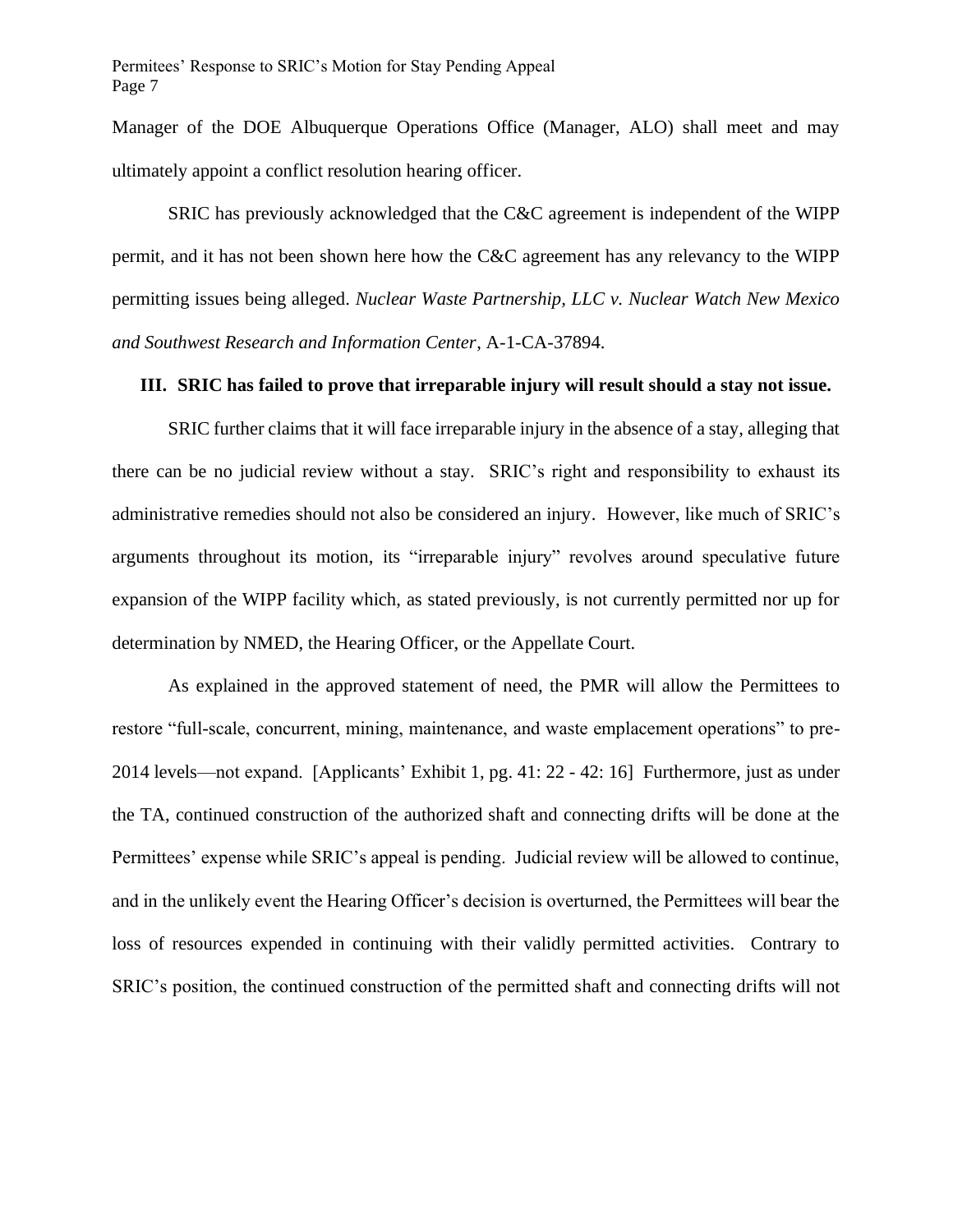Permitees' Response to SRIC's Motion for Stay Pending Appeal Page 8

allow waste emplacement at WIPP to continue through 2080 under current permit conditions, and

therefore will not irreparably injure the opposition in this case. $<sup>2</sup>$ </sup>

SRIC would also mislead the Secretary into believing that the "EPA has recognized the

realistic fact that on-the-ground construction deters an agency from denying a PMR." However,

the Federal Register states the exact opposite of what SRIC suggests:

A number of State and industry commenters supported the preconstruction provision, saying that it will speed the implementation of Class 2 modifications, and allow flexibility to plan and schedule activities before approval is granted. However, several commenters opposed the idea since they believed that the permitting Agency would be less inclined to deny a modification that had already been constructed.

*EPA believes that preconstruction by the permittee, as allowed under the final rule, will not influence the permitting Agency's decision.* 53 Fed. Reg. 37918, at IV.B.2.iii (Emphasis added)

As is clear from the EPA's position on the issue, construction of the new shaft and connecting

drifts will not deter a permitting Agency, or appellate court, from objectively reviewing the PMR.

Therefore, judicial review will be possible and SRIC will not be irreparably harmed in the absence

of a stay.

# **IV. Issuance of a stay pending appeal will prejudice the Permittees.**

Contrary to SRIC's assertions, a stay pending appeal will prejudice the Permittees. Once again, SRIC misleadingly states, "[t]he waste that DOE would inter in the planned additional disposal panels is not yet ready for disposal . . . and delay pending judicial review would not compromise DOE's plans." [Motion for Stay Pending Appeal on Behalf of SRIC, at 13] However,

<sup>&</sup>lt;sup>2</sup> SRIC continues to fail to recognize that any expansion of the WIPP mission, such as proposed new disposal units, will require the Permittees to seek modifications to the existing permit from the NMED that will in turn provide SRIC the full opportunity to participate in the permit modification process including participation in public meetings, submitting public comments on the proposed changes to the permit and the opportunity for another contested evidentiary hearing.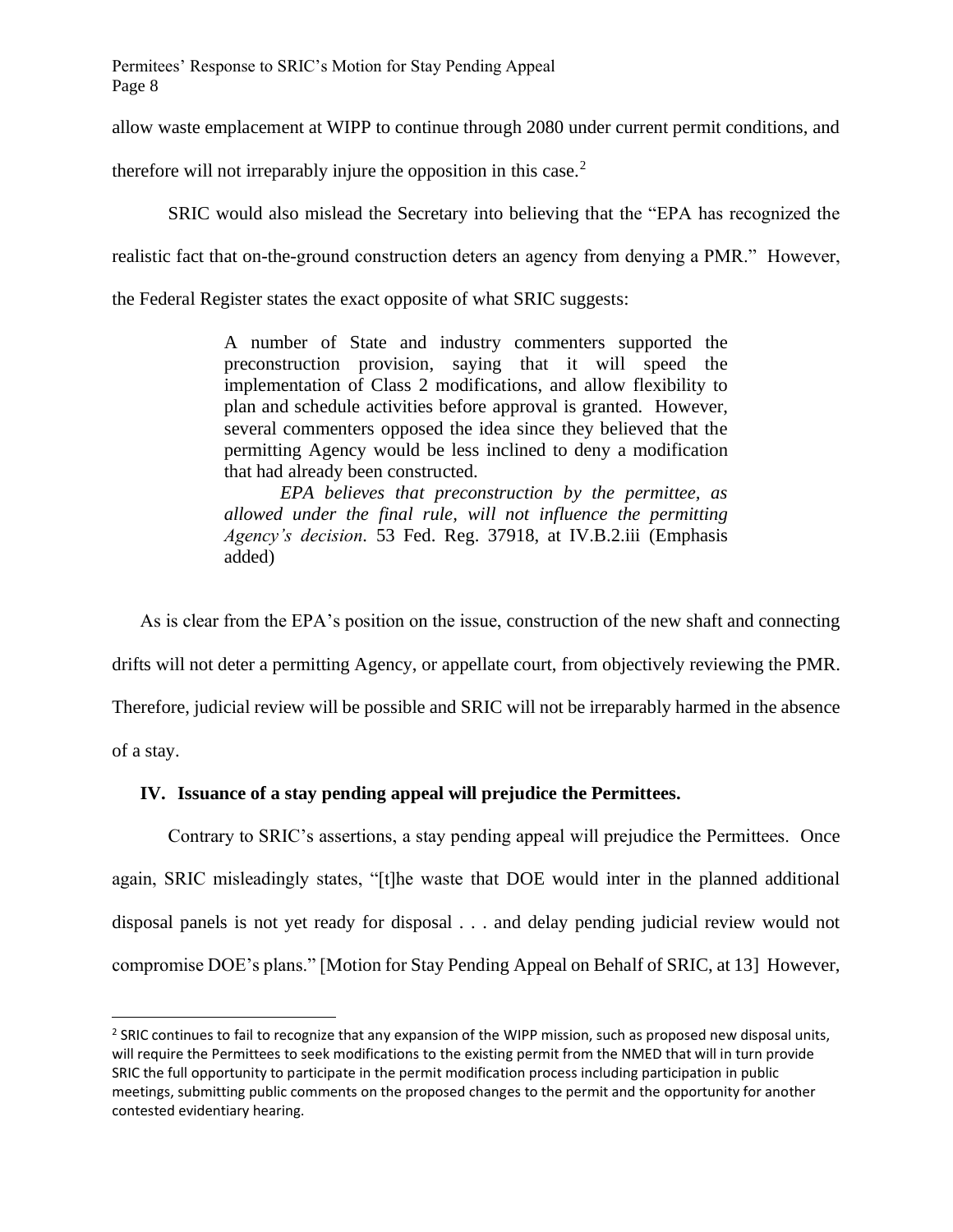there are no currently permitted additional disposal panels, and the need for the PMR as stated in the PMR application is not about future expansion of disposal capacity. Rather, the purpose of the PMR—and the granted permit modification—is to provide a new intake and exhaust system to improve the underground ventilation system and return it to pre-2014 conditions. The WIPP has been operating at a reduced capacity since 2014 while SRIC has continuously and needlessly delayed these proceedings. The PMR will allow the Permittees to improve the efficiency of the operations at the WIPP and restore mining, maintenance, and waste emplacement operations, while a stay of the permit modification would effectively prevent the Permittees from operating their business in an effective and efficient manner. No grounds exist for preventing improvement of the underground ventilation system at the WIPP. Therefore, the prejudice faced by the Permittees should a stay issue outweigh any interests in favor of the stay.

#### **V. The Public Interest Does Not Require a Stay.**

Finally, SRIC argues that the public interest favors maintaining the status quo—which as explained above they mistake for the conditions pre-PMR—and preventing the Permittees from proceeding in light of the grant of the PMR. However, SRIC fails to explain what the basis is for gauging public interest. Most negative comments regarding the PMR were unrelated to the underground ventilation, which is the sole subject of this PMR. Instead, those negative comments addressed topics not included in the PMR, such as speculative increases in waste emplacement volume and disposal capacity. In reality, the affected public—which are those in vicinity of the facility—are in favor of the additional ventilation to the underground this PMR will bring. Upgrading the ventilation at the earliest possible date is spelled out in the PMR, the testimony, and the TA request. Improved underground ventilation will improve the safety of operations at the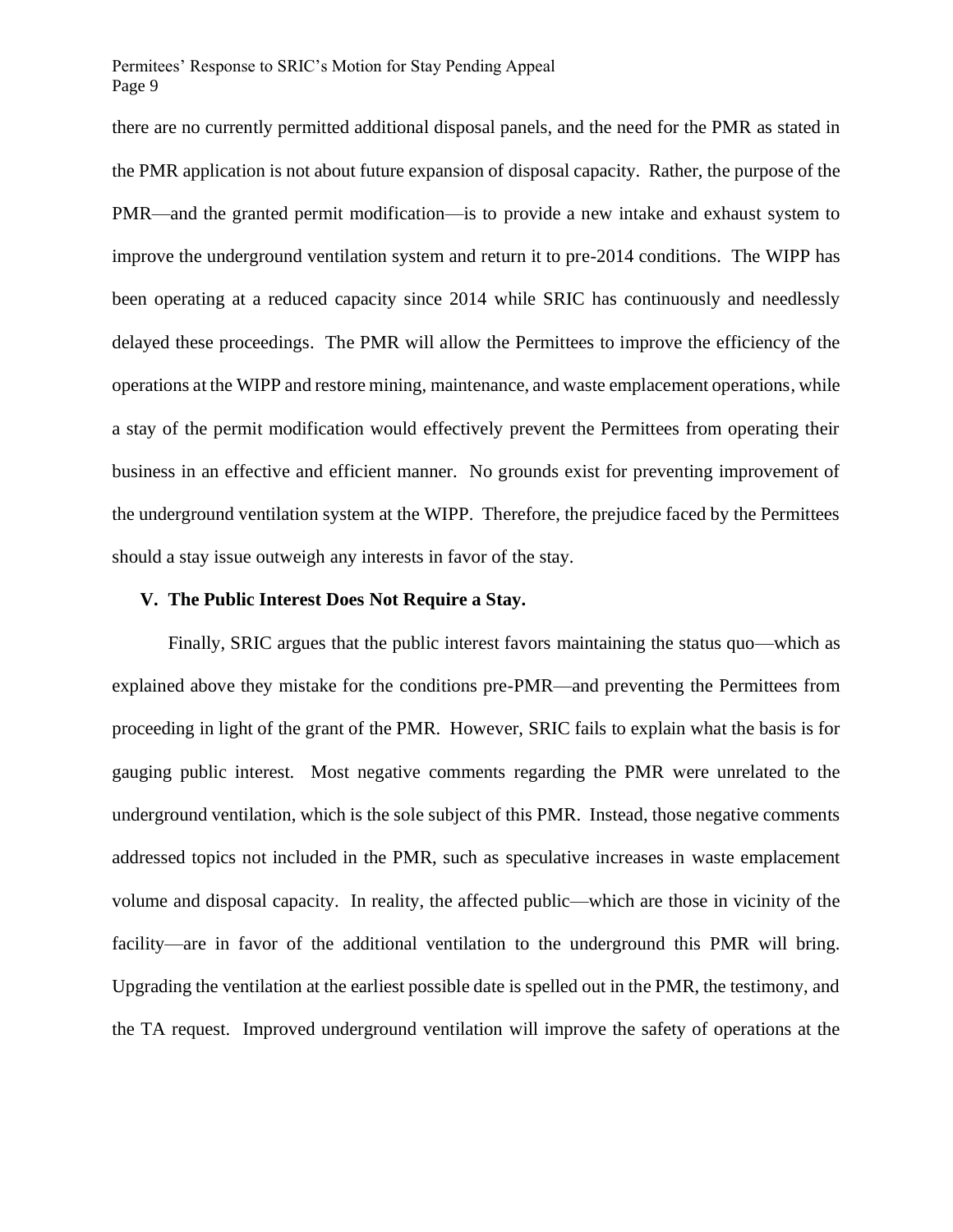Permitees' Response to SRIC's Motion for Stay Pending Appeal Page 10

WIPP, which is undoubtedly beneficial to the public interest. For these reasons, the public interest

does not require a stay.

For the reasons discussed in this Response, Permittees' respectfully request the Secretary

deny SRIC's Motion for Stay Pending Appeal and all relief requested therein.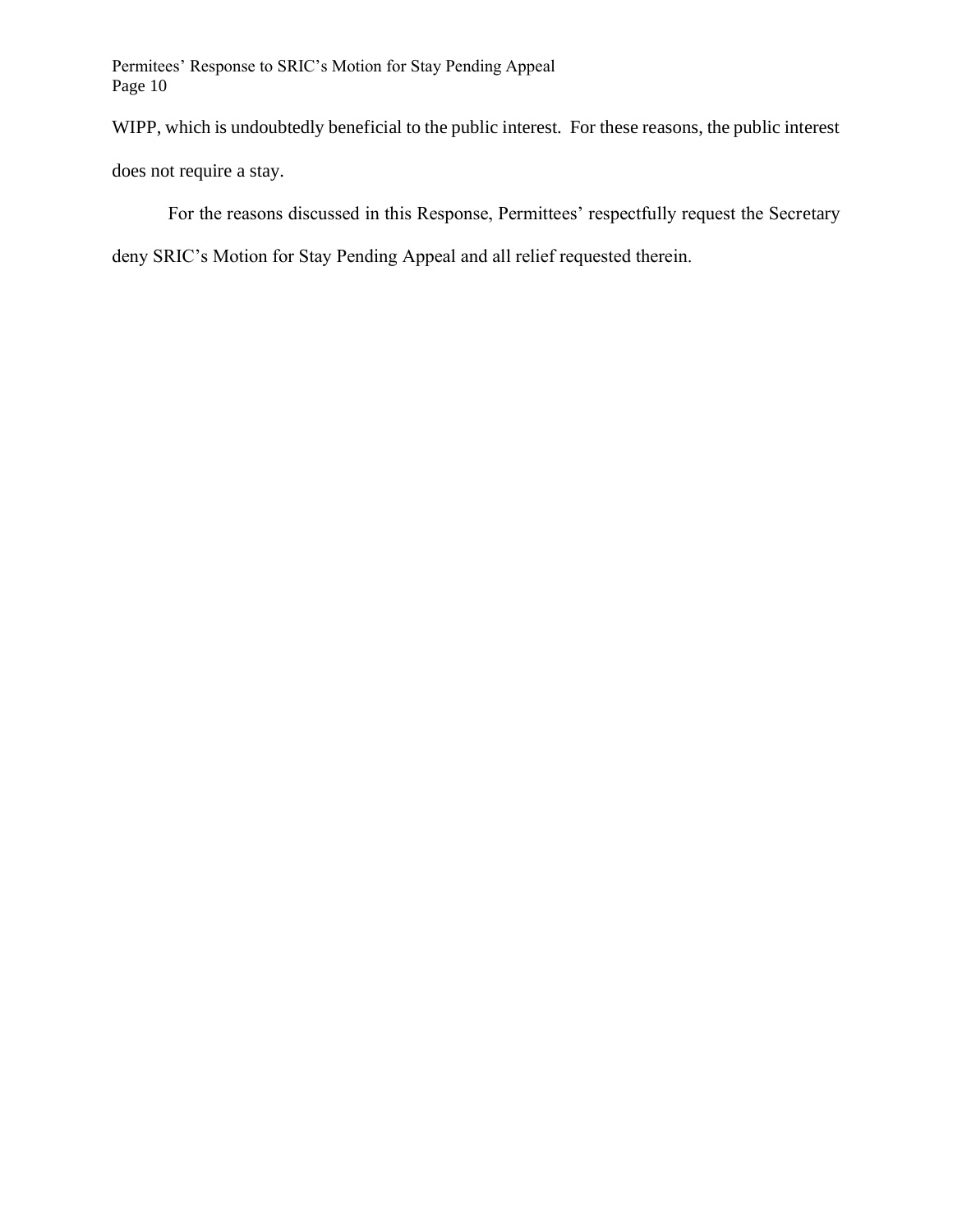Submitted By:

-*S- Michael L. Woodward* Michael L. Woodward *Pro Hac Vice ID No. 140982* HANCE SCARBOROUGH, LLP 400 W. 15th Street, Ste. 950 Austin, Texas 78701 Telephone: (512)479-8888 Facsimile: (512)482-6891 [mwoodward@hslawmail.com](mailto:mwoodward@hslawmail.com)

J.D. Head *Pro Hac Vice ID No. 140983* Fritz Byrne, Head & Gilstrap, PLLC 221 W.  $6^{th}$  St., Suite 960 Austin, TX 78701 Telephone: (512) 476-2020 [jhead@fbhg.law](mailto:jhead@fbhg.law)

Robert A. Stranahan, IV Law Office of Robert A. Stranahan, IV 29 A Rancho Mañana Santa Fe, NM 87506 Telephone: (505) 577-0729 [Rstranahan1@me.com](mailto:Rstranahan1@me.com)

Dennis N. Cook [Dclaw99@gmail.com](mailto:Dclaw99@gmail.com)

Leslie Brett Babb Associate General Counsel Nuclear Waste Partnership LLC 4021 National Parks Highway Carlsbad, NM 88220 [Brett.Babb@wipp.ws](mailto:Brett.Babb@wipp.ws)

# **ATTORNEYS FOR NUCLEAR WASTE PARTNERSHIP, LLC**

# MYLES HALL

 $\frac{111}{16.23:01}$  -07'00' Digitally signed by MYLES HALL Date: 2021.11.22

James Angel Myles Hall Legal Counsel Department of Energy, Carlsbad Field Office 4021 National Parks Highway Carlsbad, NM 88220 [James.Angel@emcbc.doe.gov](mailto:James.Angel@emcbc.doe.gov) [Myles.Hall@cbfo.doe.gov](mailto:Myles.Hall@cbfo.doe.gov)

# **ATTORNEYS FOR U.S. DEPARTMENT OF ENERGY**